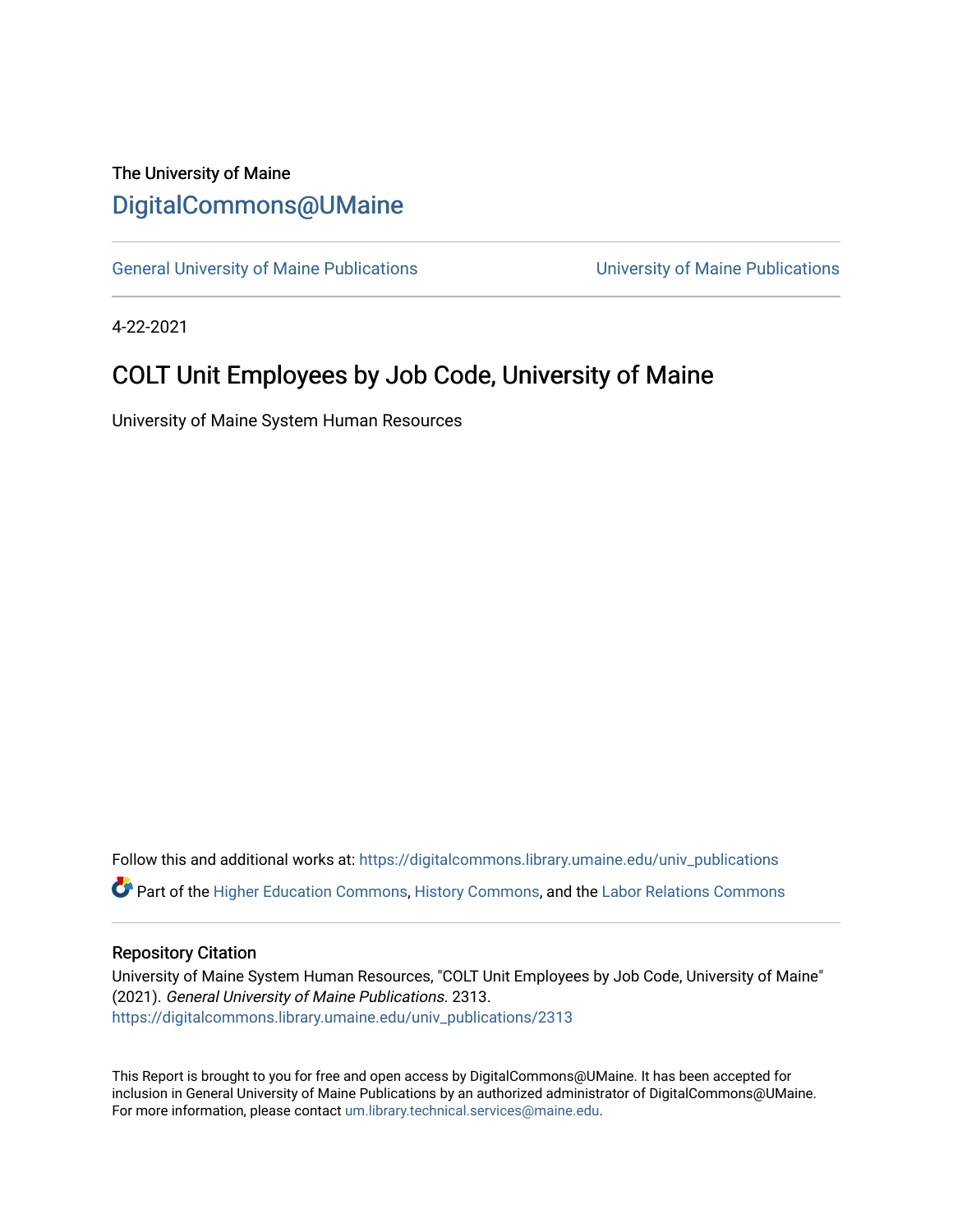#### Date Run: 04/22/2021 University of Maine System Report ID: UMHR0026 Time Run: 09:22:27 Colt Unit Employees by Job Code Page No. 1 Campus:UMS05 University of Maine

|                                               | Job          |              | Union          | F/T          | Reg          |                          | Job   |                               |
|-----------------------------------------------|--------------|--------------|----------------|--------------|--------------|--------------------------|-------|-------------------------------|
| Name                                          | Rec          | Dept         | Seniority      | P/T          | Tmp          | FTE                      | Code  | Job Title                     |
| Jo Ellen Carr                                 | $\Omega$     | OEDDN        | 07/22/2004     | F            | R            | 1.00                     | D0020 | Academic Records Spclst CL2   |
| Deborah Clements                              | $\mathbf 0$  | ODEAN        | 11/15/2004 F   |              | R            | 1.00                     | D0020 | Academic Records Spclst CL2   |
| TOTAL for D0020 Academic Records Spclst CL2   |              |              |                |              |              | $=$ $=$ $=$ $=$<br>2.00  |       |                               |
|                                               |              |              |                |              |              |                          |       |                               |
| Tami Ireland                                  | 0            | <b>OHOUS</b> | 02/10/2004 F   |              | R            | 1.00                     | D0030 | Accounting Support Spclst CL1 |
| Vicki Barbalias                               | $\mathbf 0$  | OSFA         | 11/07/2005 F   |              | R            | 1.00                     | D0030 | Accounting Support Spclst CL1 |
| TOTAL for D0030 Accounting Support Spclst CL1 |              |              |                |              |              | =====<br>2.00            |       |                               |
| Kimberly Hickson                              | 0            | <b>OBURS</b> | 09/03/1985     | F            | R            | 1.00                     | D0040 | Accounting Support Spclst CL2 |
| Robin Arnold                                  | $\Omega$     | OSWK         | 10/06/1986     | $_{\rm F}$   | R            | 1.00                     | D0040 | Accounting Support Spclst CL2 |
| Joan Hall                                     | $\Omega$     | OHOUS        | 10/28/2002     | $_{\rm F}$   | R            | 1.00                     | D0040 | Accounting Support Spclst CL2 |
| Sarah Smith                                   | $\mathbf 0$  | OSBE         | 04/11/2012     | $\mathbf{P}$ | R            | 0.75                     | D0040 | Accounting Support Spclst CL2 |
| Anne Levasseur                                | $\Omega$     | OCE          | 10/07/2013 F   |              | R            | 1.00                     | D0040 | Accounting Support Spclst CL2 |
|                                               |              |              |                |              |              | $=$ $=$ $=$ $=$          |       |                               |
| TOTAL for D0040 Accounting Support Spclst CL2 |              |              |                |              |              | 4.75                     |       |                               |
| Judy Moore                                    | 0            | <b>OBURS</b> | 03/26/2001     | F            | R            | 1.00                     | D0050 | Accounting Support Spclst CL3 |
| Mary Villarreal                               | $\Omega$     | <b>OSG</b>   | 02/03/2003     | F            | R            | 1.00                     | D0050 | Accounting Support Spclst CL3 |
| Rebecca Addessi                               | $\Omega$     | OCLIM        | 03/17/2008     | $\mathbf{F}$ | $\mathbb{R}$ | 1.00                     | D0050 | Accounting Support Spclst CL3 |
| Amanda Miles                                  | $\Omega$     | <b>OCES</b>  | 04/28/2008     | F            | R            | 1.00                     | D0050 | Accounting Support Spclst CL3 |
| Carrie Love                                   | $\mathbf 0$  | OSMS         | 06/09/2014     | F            | R            | 1.00                     | D0050 | Accounting Support Spclst CL3 |
| April Forget                                  | $\mathbf 0$  | <b>OHOUS</b> | 06/30/2014     | $\mathbf F$  | R            | 1.00                     | D0050 | Accounting Support Spclst CL3 |
| Derek McKinley                                | $\mathbf 0$  | <b>OBURS</b> | 06/23/2017     | F            | R            | 1.00                     | D0050 | Accounting Support Spclst CL3 |
| Adriana Lynn Pratt                            | $\Omega$     | OUNST        | 10/30/2017     | $\mathbf F$  | R            | 1.00                     | D0050 | Accounting Support Spclst CL3 |
| Charlene Stepp                                | $\mathbf 0$  | OHOUS        | 03/04/2019     | F            | R            | 1.00                     | D0050 | Accounting Support Spclst CL3 |
| Laura Hornberger                              | $\Omega$     | <b>OBURS</b> | 04/22/2019     | $_{\rm F}$   | R            | 1.00                     | D0050 | Accounting Support Spclst CL3 |
| Andrea Rose Karlen                            | $\Omega$     | <b>OBURS</b> | 11/25/2019     | $\mathbf{F}$ | R            | 1.00                     | D0050 | Accounting Support Spclst CL3 |
| Virginia Poitras                              | $\Omega$     | <b>OHOUS</b> | $01/20/2020$ F |              | $\mathbb{R}$ | 1.00                     | D0050 | Accounting Support Spclst CL3 |
|                                               |              |              |                |              |              | $=$ $=$ $=$ $=$<br>12.00 |       |                               |
| TOTAL for D0050 Accounting Support Spclst CL3 |              |              |                |              |              |                          |       |                               |
| Amelia Keiper                                 | 0            | OEDUC        | 09/16/2019 F   |              | R            | 1.00                     | D0060 | Administrative Clerk          |
| Mary Ellen Merlino                            | $\Omega$     | <b>OATM</b>  | 08/27/2020 F   |              | R            | 1.00                     | D0060 | Administrative Clerk          |
| TOTAL for D0060 Administrative Clerk          |              |              |                |              |              | $=$ $=$ $=$ $=$<br>2.00  |       |                               |
| Nancy Morin                                   | 0            | <b>OSDEN</b> | 04/18/1988     | F            | R            | 1.00                     | D0070 | Administrative Specialist CL1 |
| Kimberly Junkins                              | 0            | OCCOL        | 10/02/1989     | Ρ            | R            | 0.50                     | D0070 | Administrative Specialist CL1 |
| Joanne Arseneault                             | $\mathbf 0$  | <b>ODSS</b>  | 01/16/1995     | F            | R            | 1.00                     | D0070 | Administrative Specialist CL1 |
| Kathleen Brown                                | $\mathbf{0}$ | OLY          | 10/23/1995     | F            | R            | 1.00                     | D0070 | Administrative Specialist CL1 |
| Sharon Paradis                                | $\mathbf 0$  | <b>OCES</b>  | 04/30/1996     | Ρ            | R            | 0.50                     | D0070 | Administrative Specialist CL1 |
| Donna Flint                                   | $\mathbf 0$  | OCES         | 11/04/1996     | $\, {\bf P}$ | R            | 0.50                     | D0070 | Administrative Specialist CL1 |
| Leisa Preble                                  | $\Omega$     | <b>ORA</b>   | 08/25/1997     | $\mathbf{F}$ | $\mathbb{R}$ | 1.00                     | D0070 | Administrative Specialist CL1 |
| Lisa Ouellette                                | $\Omega$     | <b>ODC</b>   | 11/02/1998     | $\mathbf{F}$ | $\mathbb{R}$ | 1.00                     | D0070 | Administrative Specialist CL1 |
|                                               |              |              |                |              |              |                          |       |                               |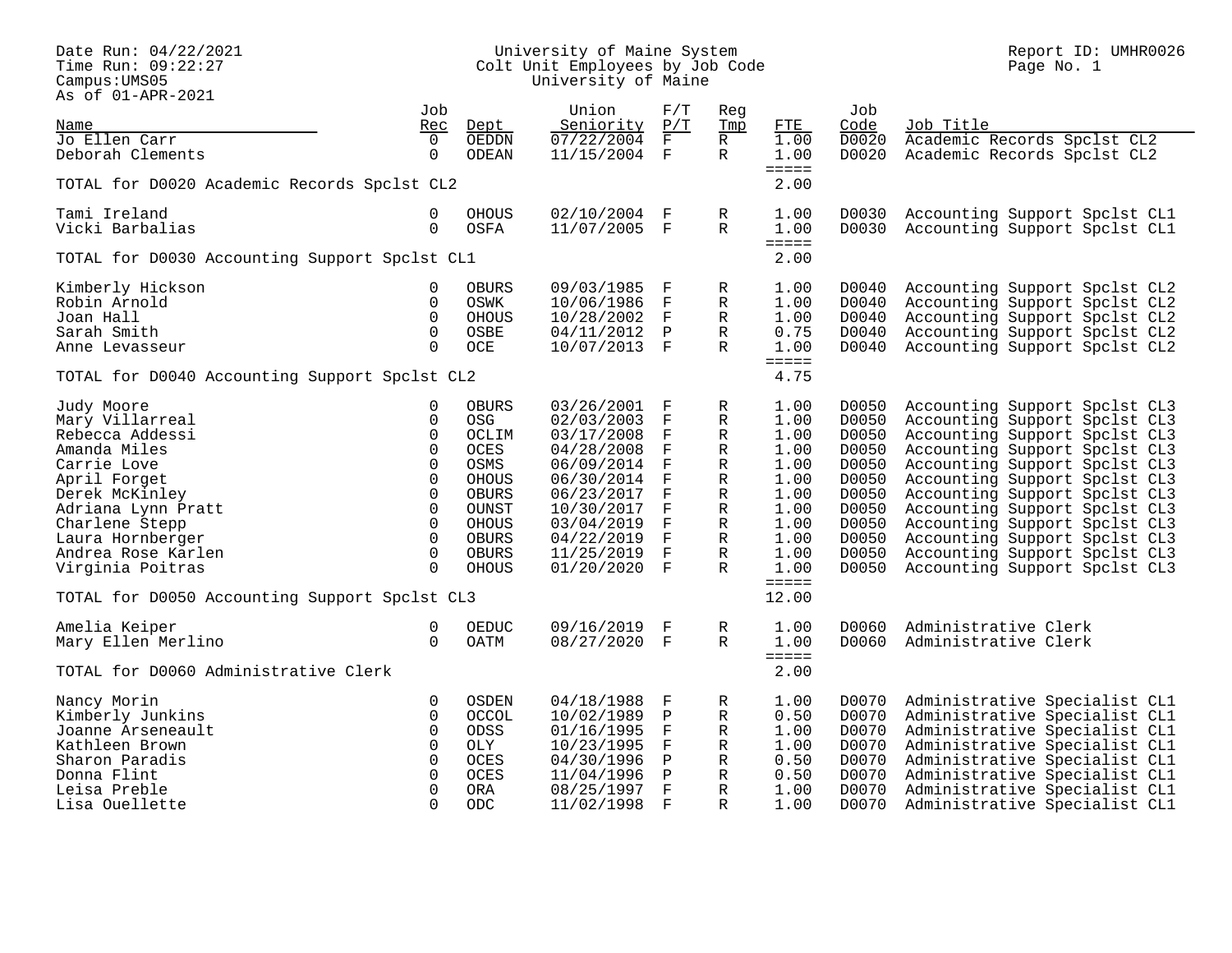Campus: UMS05<br>As of 01-APR-2021

#### Date Run: 04/22/2021 University of Maine System Report ID: UMHR0026 Time Run: 09:22:27 Colt Unit Employees by Job Code Page No. 2 Campus:UMS05 University of Maine

| AS OL OI AFR 2021                             |                             |              |                                |                 |       |                               |
|-----------------------------------------------|-----------------------------|--------------|--------------------------------|-----------------|-------|-------------------------------|
|                                               | Job                         | Union        | F/T<br>Reg                     |                 | Job   |                               |
| Name                                          | Rec<br>Dept                 | Seniority    | P/T<br>Tmp                     | FTE             | Code  | Job Title                     |
| Tammy Bodge-Terry                             | $\mathbf 0$<br>OCES         | 01/03/2002   | $\, {\bf P}$<br>$\overline{R}$ | 0.50            | D0070 | Administrative Specialist CL1 |
| Joyce Fortier                                 | 0<br><b>OCES</b>            | 07/07/2003   | R<br>Ρ                         | 0.75            | D0070 | Administrative Specialist CL1 |
| Wendy Robertson                               | $\mathbf 0$<br>OCES         | 11/03/2009   | F<br>R                         | 1.00            | D0070 | Administrative Specialist CL1 |
|                                               |                             |              |                                |                 |       |                               |
| Elaine O'Leary                                | 0<br>OSWK                   | 12/01/2009   | Ρ<br>R                         | 0.50            | D0070 | Administrative Specialist CL1 |
| Margaret Gagnon                               | $\Omega$<br><b>OPY</b>      | 05/24/2010   | Ρ<br>R                         | 0.65            | D0070 | Administrative Specialist CL1 |
| Ellen Manzo                                   | $\mathbf 0$<br>OEH          | 09/01/2010   | $\mathbf P$<br>R               | 0.80            | D0070 | Administrative Specialist CL1 |
| Diana Hartley                                 | $\mathbf 0$<br><b>OCES</b>  | 07/20/2012   | F<br>R                         | 1.00            | D0070 | Administrative Specialist CL1 |
| Karen Koneff                                  | $\mathbf 0$<br>OCSP         | 08/01/2012   | F<br>R                         | 1.00            | D0070 | Administrative Specialist CL1 |
| Molly Jean Langlais Parker                    | $\Omega$<br>OW              | 07/13/2015   | F<br>R                         | 1.00            | D0070 | Administrative Specialist CL1 |
| Merlin Avery Littlefield                      | $\mathbf 0$<br>ODSS         | 08/19/2015   | $_{\rm F}$<br>R                | 1.00            | D0070 | Administrative Specialist CL1 |
| Anette Moulton                                | $\Omega$<br><b>OCES</b>     |              | Ρ<br>R                         | 0.80            | D0070 |                               |
|                                               |                             | 10/01/2018   |                                |                 |       | Administrative Specialist CL1 |
| Cynthia Marie Thielen                         | $\Omega$<br>OCCI            | 07/15/2019   | $\mathbf{P}$<br>R              | 0.50            | D0070 | Administrative Specialist CL1 |
| Hannah Marie Leonard                          | $\mathbf 0$<br>OMS          | 11/04/2019   | F<br>R                         | 1.00            | D0070 | Administrative Specialist CL1 |
| Kim Nelson                                    | $\Omega$<br>OMCSC           | 02/03/2020 F | R                              | 1.00            | D0070 | Administrative Specialist CL1 |
|                                               |                             |              |                                | $=$ $=$ $=$ $=$ |       |                               |
| TOTAL for D0070 Administrative Specialist CL1 |                             |              |                                | 18.00           |       |                               |
| Doreen Sanborn                                | 0<br>OBMMB                  | 03/24/1975   | $_{\rm F}$<br>R                | 1.00            | D0080 | Administrative Specialist CL2 |
| Patricia Byard                                | 0<br>OPS                    | 08/18/1975   | $\rm F$<br>R                   | 1.00            | D0080 | Administrative Specialist CL2 |
| Wanda Long                                    | $\Omega$<br>OCED            | 04/02/1979   | F<br>R                         | 1.00            | D0080 | Administrative Specialist CL2 |
| Robin Parady                                  | $\mathbf 0$<br>OLLDN        | 06/18/1979   | $_{\rm F}$<br>R                | 1.00            | D0080 | Administrative Specialist CL2 |
|                                               | $\Omega$                    |              | $_{\rm F}$                     |                 |       |                               |
| Kristina Cote                                 | OBLE                        | 09/06/1979   | R                              | 1.00            | D0080 | Administrative Specialist CL2 |
| Emily Sawyer                                  | $\Omega$<br><b>OHOUS</b>    | 10/14/1980   | $_{\rm F}$<br>R                | 1.00            | D0080 | Administrative Specialist CL2 |
| Pamela Hickey                                 | $\mathsf 0$<br>OCES         | 07/27/1981   | F<br>R                         | 1.00            | D0080 | Administrative Specialist CL2 |
| Deborah Mitchell                              | $\Omega$<br>OREG            | 08/14/1984   | $_{\rm F}$<br>R                | 1.00            | D0080 | Administrative Specialist CL2 |
| Angela Hildreth                               | $\mathbf 0$<br>OCHE         | 08/27/1984   | F<br>R                         | 1.00            | D0080 | Administrative Specialist CL2 |
| Angela Martin                                 | $\mathbf 0$<br><b>OCES</b>  | 01/21/1986   | F<br>R                         | 1.00            | D0080 | Administrative Specialist CL2 |
| Emily Dow                                     | $\mathbf 0$<br><b>OCES</b>  | 06/23/1986   | F<br>R                         | 1.00            | D0080 | Administrative Specialist CL2 |
| Deborah Grant                                 | $\Omega$<br>OPOL            | 10/01/1986   | F<br>R                         | 1.00            | D0080 | Administrative Specialist CL2 |
| Debra Wright                                  | $\mathbf 0$                 |              | $\mathbf F$                    | 1.00            | D0080 |                               |
|                                               | OADMS                       | 05/18/1987   | R                              |                 |       | Administrative Specialist CL2 |
| Nancy England                                 | $\Omega$<br>ONFDN           | 01/04/1988   | $_{\rm F}$<br>R                | 1.00            | D0080 | Administrative Specialist CL2 |
| Bethany Haverlock                             | $\mathbf 0$<br>OSEC         | 10/23/1989   | $\mathbf P$<br>R               | 0.50            | D0080 | Administrative Specialist CL2 |
| Pauline Wood                                  | $\mathbf 0$<br>ONURS        | 09/13/1993   | $_{\rm F}$<br>R                | 1.00            | D0080 | Administrative Specialist CL2 |
| Diane Legrande                                | $\Omega$<br>OEDUK           | 01/24/1994   | $_{\rm F}$<br>R                | 1.00            | D0080 | Administrative Specialist CL2 |
| Dawn Closson                                  | $\Omega$<br>OASDN           | 01/02/1996   | R<br>F                         | 1.00            | D0080 | Administrative Specialist CL2 |
| Cynthia Therrien                              | $\mathbf 0$<br>ONURS        | 12/08/1997   | $\mathbf F$<br>R               | 1.00            | D0080 | Administrative Specialist CL2 |
| Sherry Pennington                             | $\mathbf 0$<br>OPRSS        | 07/06/1999   | F<br>R                         | 1.00            | D0080 | Administrative Specialist CL2 |
| Tara Wood                                     | $\mathbf 0$<br>OCES         | 08/30/1999   | $_{\rm P}$<br>R                | 0.80            | D0080 | Administrative Specialist CL2 |
|                                               |                             |              |                                |                 |       |                               |
| Velma Figgins                                 | $\mathsf{O}\xspace$<br>OCIS | 10/25/1999   | F<br>R                         | 1.00            | D0080 | Administrative Specialist CL2 |
| Susan Landry                                  | $\Omega$<br>OINTL           | 08/20/2001   | $_{\rm F}$<br>R                | 1.00            | D0080 | Administrative Specialist CL2 |
| Paula Sereyko                                 | $\mathbf 0$<br>OCES         | 11/19/2001   | F<br>R                         | 1.00            | D0080 | Administrative Specialist CL2 |
| Laurel Dean                                   | $\overline{0}$<br>OEDUC     | 01/28/2002   | $_{\rm F}$<br>R                | 1.00            | D0080 | Administrative Specialist CL2 |
| Melissa Babcock                               | $\mathbf 0$<br>OCES         | 04/17/2003   | F<br>R                         | 1.00            | D0080 | Administrative Specialist CL2 |
| Theresa Eldridge                              | $\mathbf 0$<br>OCES         | 10/03/2003   | F<br>R                         | 1.00            | D0080 | Administrative Specialist CL2 |
| Jessica Brainerd                              | $\Omega$<br>OCES            | 05/17/2004   | $\mathbf F$<br>R               | 1.00            | D0080 | Administrative Specialist CL2 |
| Luanne Wasson                                 | $\Omega$<br><b>OCSD</b>     | 12/09/2004 F | R                              | 1.00            | D0080 | Administrative Specialist CL2 |
|                                               |                             |              |                                |                 |       |                               |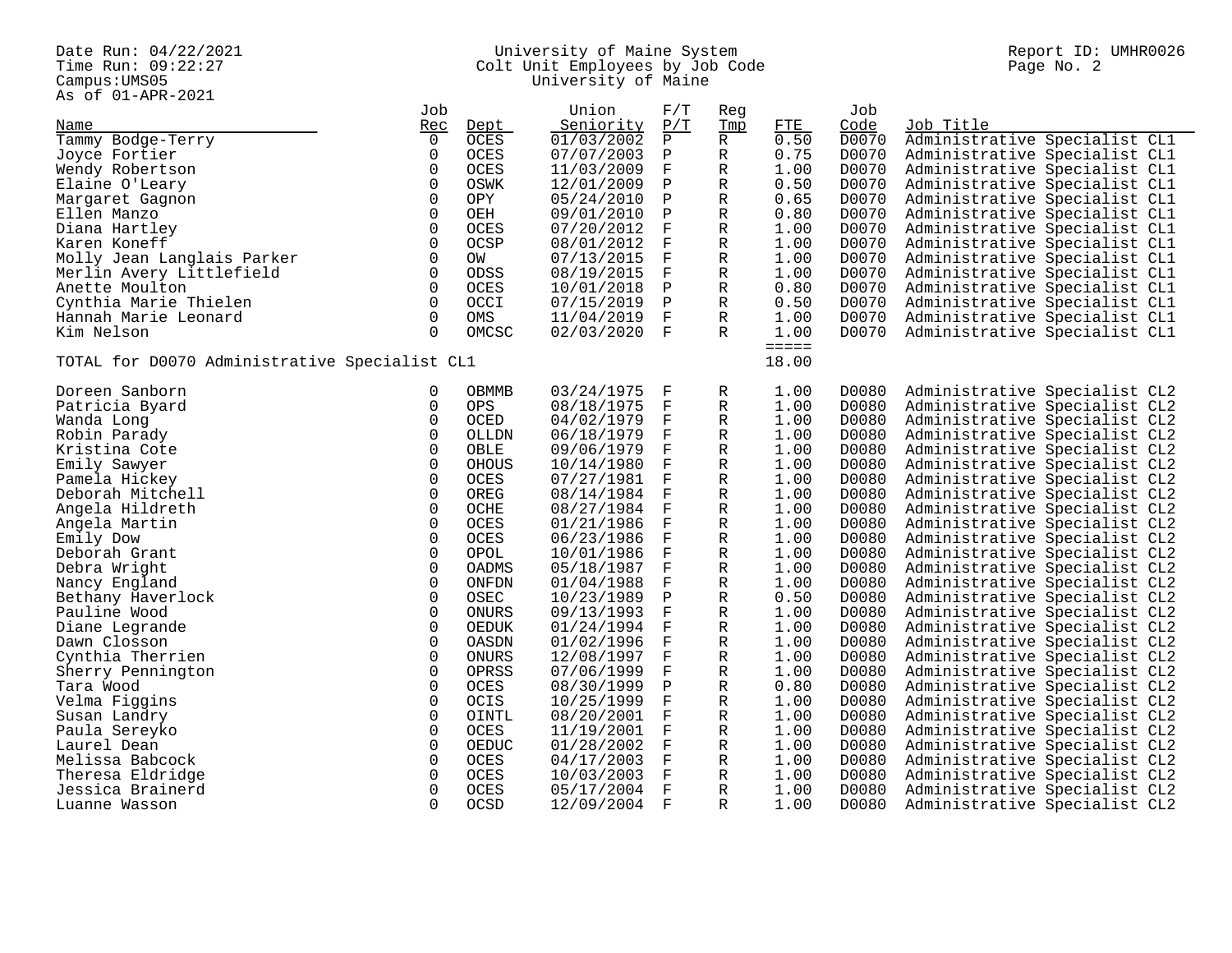Campus: UMS05<br>As of 01-APR-2021

#### Date Run: 04/22/2021 University of Maine System Report ID: UMHR0026 Time Run: 09:22:27 Colt Unit Employees by Job Code Page No. 3 Campus:UMS05 University of Maine

|                           | Job          |               | Union                    | F/T                     | Reg    |              | Job            |                                                                |
|---------------------------|--------------|---------------|--------------------------|-------------------------|--------|--------------|----------------|----------------------------------------------------------------|
| Name                      | Rec          | Dept          | Seniority                | P/T                     | Tmp    | ETE          | Code           | Job Title                                                      |
| Valerie Nicholson         | $\Omega$     | <b>OADMS</b>  | 08/15/2005               | $\overline{\mathrm{F}}$ | R      | 1.00         | D0080          | Administrative Specialist CL2                                  |
| Meredith Bryant           | $\Omega$     | OPARK         | 10/31/2005               | $_{\rm F}$              | R      | 1.00         | D0080          | Administrative Specialist CL2                                  |
| Teresa Costello           | $\Omega$     | OSBE          | 07/10/2006               | $\mathbf{F}$            | R      | 1.00         | D0080          | Administrative Specialist CL2                                  |
| Kerry Davis               | $\Omega$     | OSPA          | 03/26/2007               | $_{\rm F}$              | R      | 1.00         | D0080          | Administrative Specialist CL2                                  |
| BillieJo Pendleton        | 0            | OCES          | 10/14/2008               | F                       | R      | 1.00         | D0080          | Administrative Specialist CL2                                  |
| Laurinda Cartier          | 0            | OWIC          | 02/08/2009               | Ρ                       | R      | 0.30         | D0080          | Administrative Specialist CL2                                  |
| Laurinda Cartier          | 1            | OSY           | 02/08/2009               | $\mathbf{P}$            | R      | 0.30         | D0080          | Administrative Specialist CL2                                  |
| Shelley Rollins           | $\mathbf 0$  | OSOE          | 07/18/2011               | F                       | R      | 1.00         | D0080          | Administrative Specialist CL2                                  |
| Katherine Wing            | $\Omega$     | OEDUL         | 02/27/2012               | F                       | R      | 1.00         | D0080          | Administrative Specialist CL2                                  |
| Nicholas Slabyj           | $\Omega$     | OEDDN         | 07/16/2012               | F                       | R      | 1.00         | D0080          | Administrative Specialist CL2                                  |
| Katherine L Oxley Goodine | $\mathbf 0$  | OW            | 10/01/2012               | $\mathbf F$             | R      | 1.00         | D0080          | Administrative Specialist CL2                                  |
| Shannon Coiley            | $\Omega$     | OATH          | 08/15/2013               | $_{\rm F}$              | R      | 1.00         | D0080          | Administrative Specialist CL2                                  |
| Mary Michaud              | $\Omega$     | OCES          | 11/18/2013               | $\mathbf{F}$            | R      | 1.00         | D0080          | Administrative Specialist CL2                                  |
| Lynne Gamperle            | $\Omega$     | OSWK          | 07/21/2014 F             |                         | R      | 1.00         | D0080          | Administrative Specialist CL2                                  |
| Gail Boucher              | $\Omega$     | ODEAN         | 11/03/2014 F             |                         | R      | 1.00         | D0080          | Administrative Specialist CL2                                  |
| Mandi Gearhart            | $\Omega$     | ODSS          | 03/03/2015               | $_{\rm F}$              | R      | 1.00         | D0080          | Administrative Specialist CL2                                  |
| Kristen Libby             | $\Omega$     | OCMJM         | 07/23/2015               | F                       | R      | 1.00         | D0080          | Administrative Specialist CL2                                  |
| Brian Lee Berger          | $\Omega$     | OINTL         | 03/28/2016               | $_{\rm F}$              | R      | 1.00         | D0080          | Administrative Specialist CL2                                  |
| Wendy Morrill             | $\Omega$     | OHY           | 05/13/2016               | $_{\rm F}$              | R      | 1.00         | D0080          | Administrative Specialist CL2                                  |
| Patricia Maher            | $\Omega$     | OAY           | 06/06/2016               | $_{\rm F}$              | R      | 1.00         | D0080          | Administrative Specialist CL2                                  |
| Stephanie L Crosby        | $\Omega$     | <b>OCAAM</b>  | 07/01/2016               | $\mathbf{P}$            | R      | 0.50         | D0080          | Administrative Specialist CL2                                  |
| Stephanie L Crosby        | $\mathbf{1}$ | OMLC          | 07/01/2016               | $\mathbf P$             | R      | 0.50         | D0080          | Administrative Specialist CL2                                  |
| Karen Cliff               | $\Omega$     | OSFA          | 09/01/2016               | $_{\rm F}$              | R      | 1.00         | D0080          | Administrative Specialist CL2                                  |
| Tammy Randall             | $\Omega$     | OBMMB         | 09/15/2016               | $\mathbf{F}$            | R      | 1.00         | D0080          | Administrative Specialist CL2                                  |
| Patricia Perry            | $\Omega$     | ODEAN         | 10/07/2016               | $_{\rm F}$              | R      | 1.00         | D0080          | Administrative Specialist CL2                                  |
| Jennifer Bowen            | $\Omega$     | OPL           | 01/09/2017               | $\mathbf{P}$            | R      | 0.50         | D0080          | Administrative Specialist CL2                                  |
| Jennifer Bowen            | 1            | ONAP          | 01/09/2017               | $\mathbf P$             | R      | 0.50         | D0080          | Administrative Specialist CL2                                  |
| Tayla Maria Mann          | 0            | OCES          | 02/20/2017               | F                       | R      | 1.00         | D0080          | Administrative Specialist CL2                                  |
| Diane Muir                | 1            | OCH           | 06/01/2017               | $\mathbf F$             | R      | 1.00         | D0080          | Administrative Specialist CL2                                  |
| Peggy Johnson             | $\Omega$     | OFORM         | 07/17/2017               | $\mathbf{F}$            | R      | 1.00         | D0080          | Administrative Specialist CL2                                  |
| Kathryn Cox               | $\Omega$     | OADMS         | 01/01/2018               | $_{\rm F}$              | R      | 1.00         | D0080          | Administrative Specialist CL2                                  |
| Mariah Blanchard          | $\Omega$     | OCSD          | 04/02/2018               | $_{\rm F}$              | R      | 1.00         | D0080          | Administrative Specialist CL2                                  |
| Elizabeth Clock           | $\Omega$     | OCES          | 06/11/2018               | F                       | R      | 1.00         | D0080          | Administrative Specialist CL2                                  |
| Daniel Legere             | $\Omega$     | OREG          | 06/18/2018               | $\mathbf{F}$            | R      | 1.00         | D0080          | Administrative Specialist CL2                                  |
| Christine Harman          | $\Omega$     | OMIL          | 08/06/2018               | $_{\rm F}$              | R      | 1.00         | D0080          | Administrative Specialist CL2                                  |
| Kenneth Carter            | $\Omega$     | OREG          | 09/24/2018               | $_{\rm F}$              | R      | 1.00         | D0080          | Administrative Specialist CL2                                  |
| Brandon Matthew Torrey    | 0            | OADMS         | 10/29/2018               | $\mathbf{F}$            | R      | 1.00         | D0080          | Administrative Specialist CL2                                  |
| Heather Pierce            | $\Omega$     | OECE          | 11/26/2018               | $_{\rm F}$              | R      | 1.00         | D0080          | Administrative Specialist CL2                                  |
| Lisa Gardner              | 0            | OEES          |                          | Ρ                       |        | 0.75         | D0080          |                                                                |
| Rachelle Maietta          | $\Omega$     | OAT           | 02/06/2019<br>02/11/2019 | F                       | R<br>R | 1.00         | D0080          | Administrative Specialist CL2<br>Administrative Specialist CL2 |
| Jennifer Larlee           | $\Omega$     | OMBS          | 02/19/2019               | $_{\rm F}$              | R      | 1.00         | D0080          | Administrative Specialist CL2                                  |
|                           | $\Omega$     |               |                          | F                       |        |              |                |                                                                |
| Erin Wight                | $\Omega$     | OCITL<br>OSET | 02/25/2019               | $\mathbf{P}$            | R      | 1.00<br>0.63 | D0080<br>D0080 | Administrative Specialist CL2                                  |
| Erin Ellis                | 0            | OSET          | 03/18/2019               | $\mathbf{F}$            | R      | 1.00         |                | Administrative Specialist CL2                                  |
| Janet Marie Elvidge       | $\Omega$     |               | 03/18/2019               | $_{\rm F}$              | R      |              | D0080          | Administrative Specialist CL2                                  |
| Kristin Beebe             | $\Omega$     | OHNRS         | 04/16/2019               |                         | R      | 1.00         | D0080          | Administrative Specialist CL2                                  |
| Amanda R Quiring          |              | ODEAN         | 05/13/2019               | $\overline{F}$          | R      | 1.00         | D0080          | Administrative Specialist CL2                                  |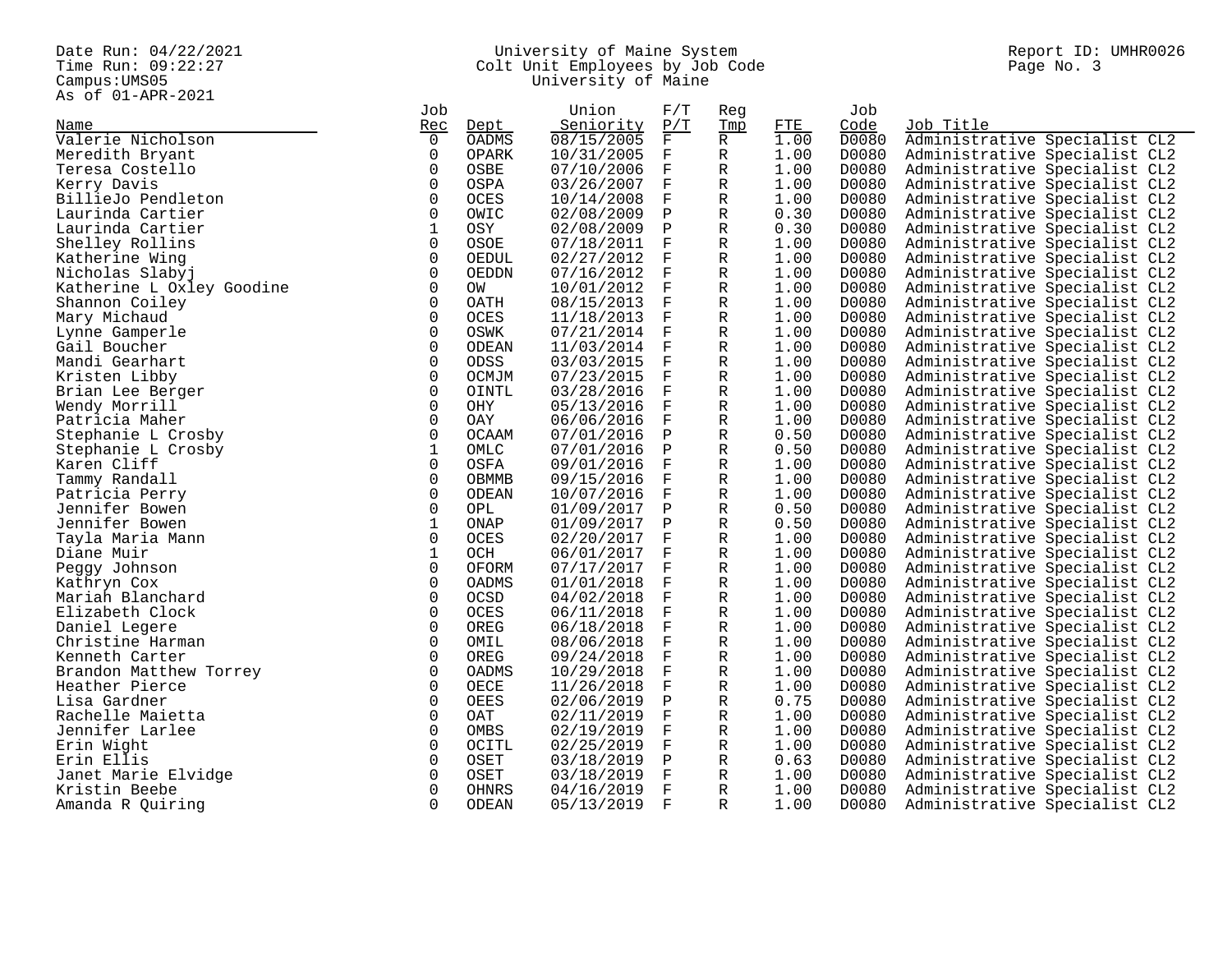Campus:UMS05<br>As of 01-APR-2021

#### Date Run: 04/22/2021 University of Maine System Report ID: UMHR0026 Time Run: 09:22:27 Colt Unit Employees by Job Code Page No. 4 Campus:UMS05 University of Maine

| AS OL UITAPRTZUZI                             |                |                     |              |              |             |                     |       |                               |
|-----------------------------------------------|----------------|---------------------|--------------|--------------|-------------|---------------------|-------|-------------------------------|
|                                               | Job            |                     | Union        | F/T          | Reg         |                     | Job   |                               |
| Name                                          | Rec            | Dept                | Seniority    | P/T          | Tmp         | ETE                 | Code  | Job Title                     |
| Rebecca Gray                                  | $\Omega$       | <b>OCES</b>         | 07/08/2019   | F            | R           | 1.00                | D0080 | Administrative Specialist CL2 |
| Yadina Clark                                  | 0              | <b>OCES</b>         | 07/08/2019   | Ρ            | R           | 0.50                | D0080 | Administrative Specialist CL2 |
| Carol Jipson                                  | $\mathbf 0$    | <b>OCES</b>         | 08/05/2019   | $\mathbf{F}$ | R           | 1.00                | D0080 | Administrative Specialist CL2 |
| Emily Jane Baker                              | $\Omega$       | ONFDN               | 12/02/2019   | F            | R           | 1.00                | D0080 | Administrative Specialist CL2 |
| Abby Spooner                                  | $\Omega$       | <b>OHCTR</b>        | 01/06/2020   | $\mathbf{F}$ | R           | 1.00                | D0080 | Administrative Specialist CL2 |
| Rachel Mathieson                              | 0              | OLLDN               | 01/16/2020   | F            | R           | 1.00                | D0080 |                               |
|                                               | $\mathbf 0$    |                     |              | $\mathbf F$  |             |                     | D0080 | Administrative Specialist CL2 |
| Meghan Honnell                                |                | OME                 | 01/21/2020   |              | R           | 1.00                |       | Administrative Specialist CL2 |
| Christine Gettig                              | $\Omega$       | OCES                | 01/11/2021   | Ρ            | R           | 0.50                | D0080 | Administrative Specialist CL2 |
| Holly Allison Smart                           | $\overline{0}$ | OADMS               | 02/12/2021   | $_{\rm F}$   | R           | 1.00                | D0080 | Administrative Specialist CL2 |
| Jessica Wade                                  | $\Omega$       | OINTL               | 04/12/2021   | - F          | R           | 1.00                | D0080 | Administrative Specialist CL2 |
| Shannon Allard                                | $\Omega$       | OADCC               | 04/12/2021 F |              | R           | 1.00                | D0080 | Administrative Specialist CL2 |
|                                               |                |                     |              |              |             | $=$ $=$ $=$ $=$ $=$ |       |                               |
| TOTAL for D0080 Administrative Specialist CL2 |                |                     |              |              |             | 80.28               |       |                               |
|                                               |                |                     |              |              |             |                     |       |                               |
| Janice Madore                                 | 0              | OCPP                | 06/15/1970   | F            | R           | 1.00                | D0100 | Administrative Specialist CL3 |
| Brenda Collamore                              | $\Omega$       | OCE                 | 08/20/1974   | F            | R           | 1.00                | D0100 | Administrative Specialist CL3 |
| Sheryl Hill                                   | 0              | ONAV                | 12/18/1989   | F            | R           | 1.00                | D0100 | Administrative Specialist CL3 |
| Laurie Petrie                                 | 0              | ODCC                | 08/23/1999   | $\mathbf F$  | R           | 1.00                | D0100 | Administrative Specialist CL3 |
| Cindy Ross                                    | 0              | OFM                 | 12/12/2005   | F            | R           | 1.00                | D0100 | Administrative Specialist CL3 |
| Linda Cappuccio                               | 0              | OERS                | 07/24/2006   | F            | R           | 1.00                | D0100 | Administrative Specialist CL3 |
|                                               | 0              |                     |              | $\mathbf{F}$ |             | 1.00                | D0100 |                               |
| Pamela Doherty                                |                | OCES                | 01/08/2007   |              | R           |                     |       | Administrative Specialist CL3 |
| Rosie Seaber                                  | $\mathbf 0$    | OMAC                | 07/07/2008   | F            | R           | 1.00                | D0100 | Administrative Specialist CL3 |
| Saabrina Mosher                               | 0              | OBURS               | 11/22/2010   | F            | R           | 1.00                | D0100 | Administrative Specialist CL3 |
| Misty Leigh Johnson                           | 0              | OREG                | 11/13/2012   | F            | R           | 1.00                | D0100 | Administrative Specialist CL3 |
| Mary Elise Hastings                           | $\mathsf 0$    | OLLDN               | 03/30/2014   | F            | R           | 1.00                | D0100 | Administrative Specialist CL3 |
| Barbara Cochran                               | $\mathbf 0$    | OLLDN               | 09/02/2014   | F            | R           | 1.00                | D0100 | Administrative Specialist CL3 |
| Sara Ann Conant                               | $\mathbf{1}$   | OCES                | 04/06/2015   | Ρ            | R           | 0.50                | D0100 | Administrative Specialist CL3 |
| Tiffany Wing                                  | $\mathsf 0$    | <b>OCES</b>         | 10/05/2015   | F            | R           | 1.00                | D0100 | Administrative Specialist CL3 |
| Valerie Bryant                                | 0              | OFM                 | 01/03/2017   | F            | R           | 1.00                | D0100 | Administrative Specialist CL3 |
| Kelley Morris                                 | 0              | OAGE                | 05/16/2017   | Ρ            | R           | 0.75                | D0100 | Administrative Specialist CL3 |
| Leslee Canty-Noyes                            | $\mathsf 0$    | <b>OCFRU</b>        | 01/08/2018   | $\mathbf F$  | R           | 1.00                | D0100 | Administrative Specialist CL3 |
| Rebecca Huffstutler                           | $\mathbf 0$    | <b>OCONF</b>        | 06/04/2018   | F            | R           | 1.00                | D0100 | Administrative Specialist CL3 |
| Mallory Brunet                                | $\mathbf 0$    | OAGE                | 08/06/2018   | F            | R           | 1.00                | D0100 | Administrative Specialist CL3 |
| Dannin Alicia Scher                           | $\Omega$       | OFM                 | 08/20/2018   | $\mathbf{F}$ | R           | 1.00                | D0100 | Administrative Specialist CL3 |
| Katrina St Jeor                               | 0              | OFM                 | 09/13/2018   | F            | R           | 1.00                | D0100 | Administrative Specialist CL3 |
|                                               |                |                     |              |              |             |                     |       |                               |
| Melissa Freeman                               | 0              | <b>OCES</b>         | 01/07/2019   | $_{\rm F}$   | R           | 1.00                | D0100 | Administrative Specialist CL3 |
| Allison Fern Drinkwater                       | $\mathbf 0$    | <b>OHCTR</b>        | 06/03/2019   | $\mathbf F$  | $\mathbb R$ | 1.00                | D0100 | Administrative Specialist CL3 |
| Peggy Killian                                 | $\Omega$       | OSBE                | 11/12/2019   | F            | R           | 1.00                | D0100 | Administrative Specialist CL3 |
| Seana Annable                                 | 0              | $\mathop{\rm OADC}$ | 11/25/2019   | F            | R           | 1.00                | D0100 | Administrative Specialist CL3 |
| Eden Kalyanapu                                | $\Omega$       | OEDUH               | 01/27/2020   | $_{\rm F}$   | R           | 1.00                | D0100 | Administrative Specialist CL3 |
| Caitlin Ramsay                                | $\mathbf 0$    | OCES                | 02/24/2020   | F            | R           | 1.00                | D0100 | Administrative Specialist CL3 |
| Yadina Clark                                  | $\mathbf{1}$   | ORISE               | 07/06/2020   | $\mathbf P$  | R           | 0.50                | D0100 | Administrative Specialist CL3 |
| Wanda Crosby                                  | $\Omega$       | OMBS                | 04/19/2021   | $_{\rm F}$   | R           | 1.00                | D0100 | Administrative Specialist CL3 |
|                                               |                |                     |              |              |             |                     |       |                               |

TOTAL for D0100 Administrative Specialist CL3

======<br>27.75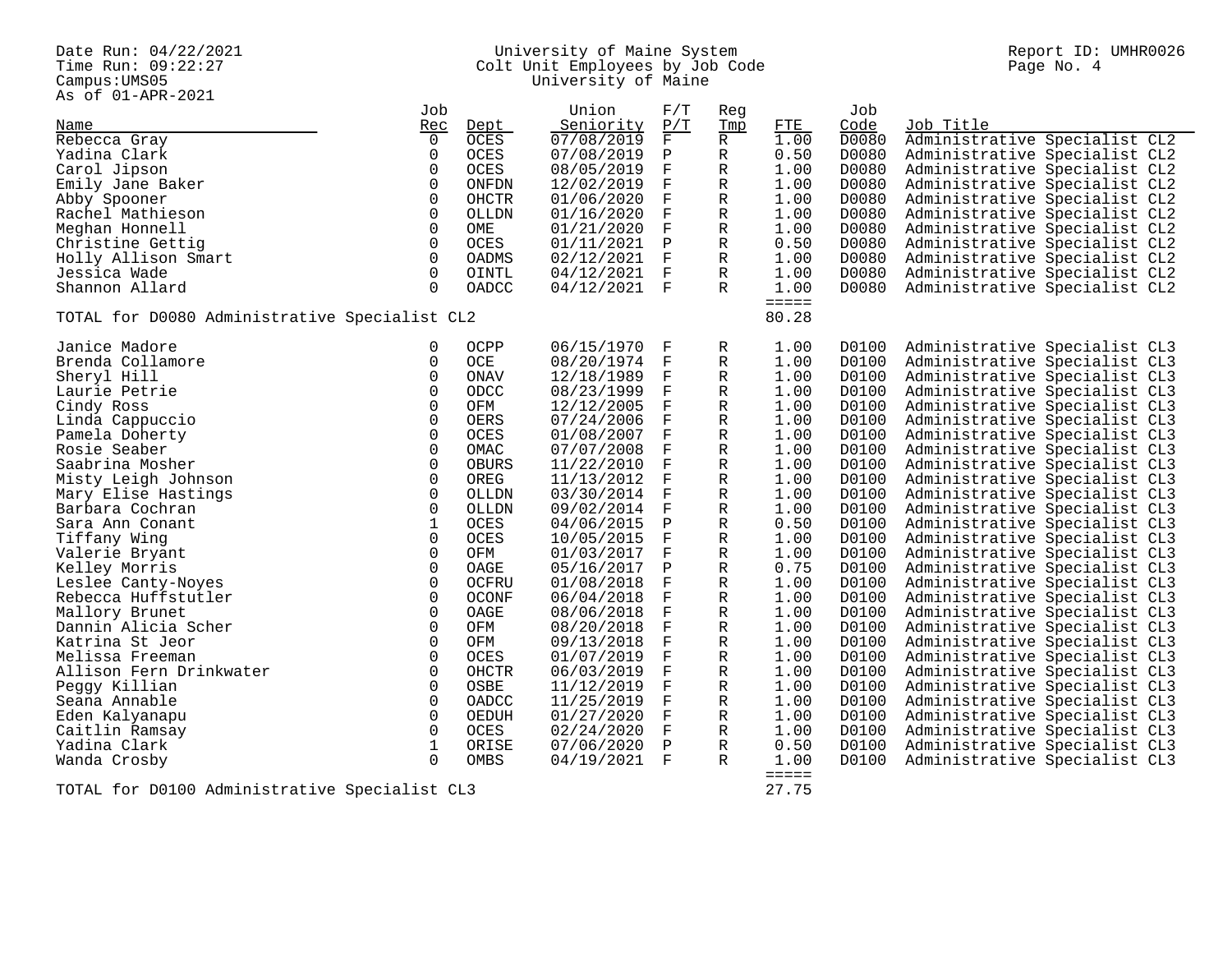As of 01-APR-2021

#### Date Run: 04/22/2021 University of Maine System Report ID: UMHR0026 Time Run: 09:22:27 Colt Unit Employees by Job Code Page No. 5 Campus:UMS05 University of Maine

| AS OL UITAPRTZUZI<br>Name                    | Job<br>Rec              | Dept         | Union<br>Seniority | F/T<br>P/T        | Reg<br>Tmp   | FTE            | Job<br>Code    | Job Title                    |
|----------------------------------------------|-------------------------|--------------|--------------------|-------------------|--------------|----------------|----------------|------------------------------|
| Minnie Marquis                               | $\overline{0}$          | ODCC         | 03/09/1999         | F                 | R            | 1.00           | D0110          | Child Care Assistant         |
| Rosemary Libby                               | $\mathbf 0$             | <b>ODCC</b>  | 01/02/2007         | F                 | R            | 1.00           | D0110          | Child Care Assistant         |
| Sung Cryer                                   | $\mathsf 0$             | ODCC         | 03/21/2016         | $\mathbf F$       | $\mathbb R$  | 1.00           | D0110          | Child Care Assistant         |
| Briana Huie                                  | $\mathbf 0$             | ODCC         | 10/02/2017         | F                 | R            | 1.00           | D0110          | Child Care Assistant         |
| Ali O'Keefe                                  | 0                       | ODCC         | 06/03/2019         | F                 | R            | 1.00           | D0110          | Child Care Assistant         |
| April Winslow Cote                           | $\mathbf 0$             | ODCC         | 08/19/2019         | F                 | R            | 1.00           | D0110          | Child Care Assistant         |
| Emily Rose Fratzke                           | $\Omega$                | ODCC         | 08/21/2019         | $\mathbf F$       | R            | 1.00           | D0110          | Child Care Assistant         |
| Laurie Libby                                 | $\Omega$                | ODCC         | 08/19/2020         | $\mathbf F$       | R            | 1.00           | D0110          | Child Care Assistant         |
| Brandon M Miller                             | $\mathbf 0$             | ODCC         | 08/24/2020         | F                 | R            | 1.00           | D0110          | Child Care Assistant         |
| Autumn M Troutner                            | $\mathbf 0$             | ODCC         | 08/26/2020         | $_{\rm F}$        | R            | 1.00           | D0110          | Child Care Assistant         |
| Emma Hichens                                 | $\Omega$                | ODCC         | 12/14/2020         | $\mathbf{F}$      | R            | 1.00           | D0110          | Child Care Assistant         |
| TOTAL for D0110 Child Care Assistant         |                         |              |                    |                   |              | =====<br>11.00 |                |                              |
|                                              |                         |              |                    |                   |              |                |                |                              |
| Laurie Colton                                | 0                       | <b>OCES</b>  | 11/12/1996         | Ρ                 | R            | 0.80           | D0120          | Community Education Asst CL1 |
| Deborah Gardner                              | $\mathbf 1$             | OCES         | 02/16/2007         | $\mathbf P$       | $\mathbb R$  | 0.20           | D0120          | Community Education Asst CL1 |
| Heidi Thuotte                                | $\Omega$                | OCES         | 10/25/2010         | Ρ                 | R            | 0.80           | D0120          | Community Education Asst CL1 |
| Susan Tkacik                                 | $\mathbf 0$             | OCES         | 12/06/2010         | Ρ                 | R            | 0.60           | D0120          | Community Education Asst CL1 |
| Alice Cantrell                               | $\mathbf 0$             | <b>OCES</b>  | 10/12/2018         | F                 | R            | 1.00           | D0120          | Community Education Asst CL1 |
| Emma Fournier                                | $\Omega$                | <b>OCES</b>  | 06/26/2019 P       |                   | $\mathbb{R}$ | 0.60<br>=====  | D0120          | Community Education Asst CL1 |
| TOTAL for D0120 Community Education Asst CL1 |                         |              |                    |                   |              | 4.00           |                |                              |
| Christine Finemore                           | 0                       | <b>OCES</b>  | 12/02/1991         | F                 | R            | 1.00           | D0130          | Community Education Asst CL2 |
| Judy Smith                                   | 0                       | OCES         | 01/30/1995         | Ρ                 | R            | 0.80           | D0130          | Community Education Asst CL2 |
| Donna Flint                                  | 1                       | OCES         | 11/04/1996         | Ρ                 | R            | 0.20           | D0130          | Community Education Asst CL2 |
| Brenda Bracy                                 | $\mathbf 0$             | OCES         | 11/12/1996         | F                 | R            | 1.00           | D0130          | Community Education Asst CL2 |
| Elizabeth Stanley                            | $\mathbf 0$             | <b>OCES</b>  | 10/20/2003         | Ρ                 | R            | 0.80           | D0130          | Community Education Asst CL2 |
| Deborah Gardner                              | $\mathbf 0$             | OAGE         | 02/16/2007         | $\mathbf P$       | R            | 0.38           | D0130          | Community Education Asst CL2 |
| Cynthia Rogers                               | $\mathsf{O}\xspace$     | OCES         | 05/05/2008         | F                 | R            | 1.00           | D0130          | Community Education Asst CL2 |
| Rebecca Mosley                               | $\mathbf 0$             | OCES         | 08/23/2010         | F                 | R            | 1.00           | D0130          | Community Education Asst CL2 |
| Deborah Barnett                              | $\mathbf 0$             | <b>OCES</b>  | 12/06/2011         | Ρ                 | R            | 0.80           | D0130          | Community Education Asst CL2 |
| Sara Ann Conant                              | $\mathbf 0$             | OCES         | 02/16/2015         | $\mathbf P$       | $\mathbb R$  | 0.50           | D0130          | Community Education Asst CL2 |
| Alice Philbrick                              | $\mathsf 0$             | <b>OCES</b>  | 03/02/2015         | F                 | R            | 1.00           | D0130          | Community Education Asst CL2 |
| Patricia Smith                               | 0                       | OCES         | 06/15/2015         | Ρ                 | R            | 0.50           | D0130          | Community Education Asst CL2 |
| Lynne Holland                                | $\mathbf 0$             | <b>OCES</b>  | 08/17/2015         | F                 | R            | 1.00           | D0130          | Community Education Asst CL2 |
| Laurie Bowen                                 | $\mathbf 0$             | <b>OCES</b>  | 04/20/2017         | $\mathbf F$       | R            | 0.50           | D0130          | Community Education Asst CL2 |
| Cathy Gray                                   | $1\,$                   | OCES         | 10/26/2017         | Ρ                 | R            | 0.80           | D0130          | Community Education Asst CL2 |
| Megan Carter                                 | $\mathbf 0$             | <b>OHOUS</b> | 01/14/2018         | Ρ                 | R            | 0.80           | D0130          | Community Education Asst CL2 |
| Sara K Martin                                | 0                       | OAGE         | 11/05/2018         | Ρ                 | R            | 0.75           | D0130          | Community Education Asst CL2 |
| Rita Stephenson                              | $\Omega$                | <b>OCES</b>  | 01/22/2019         | F                 | R            | 1.00           | D0130          | Community Education Asst CL2 |
| Zabet NeuCollins                             | $\mathbf 0$<br>$\Omega$ | <b>OCES</b>  | 10/01/2019         | $\mathbf P$       | R            | 0.60           | D0130          | Community Education Asst CL2 |
| Emily Mott                                   | $\Omega$                | OCES         | 12/02/2019         | F<br>$\mathbf{P}$ | R<br>R       | 1.00<br>0.63   | D0130<br>D0130 | Community Education Asst CL2 |
| Mary Wicklund                                |                         | OCES         | 02/03/2020         |                   |              |                |                | Community Education Asst CL2 |

TOTAL for D0130 Community Education Asst CL2

=====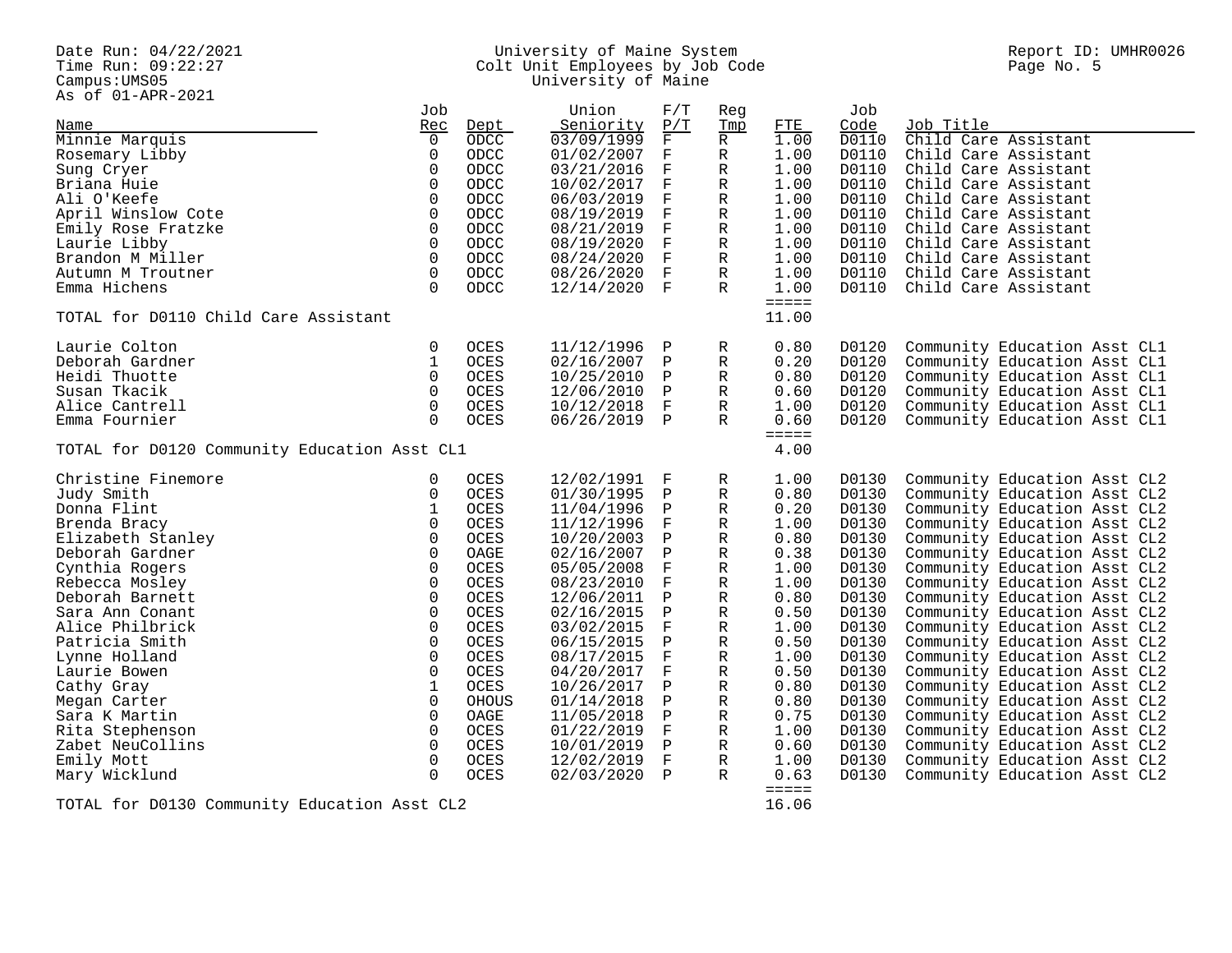Pace Run: 04/22/2021<br>Time Run: 09:22:27<br>Campus:UMS05<br>As of 01-APR-2021

#### Date Run: 04/22/2021 University of Maine System Report ID: UMHR0026 Time Run: 09:22:27 Colt Unit Employees by Job Code Page No. 6 Campus:UMS05 University of Maine

 $\overline{\phantom{a}}$ 

| AS OL UI-APR-ZUZI                            |                   |              |                    |              |            |                             |             |                              |
|----------------------------------------------|-------------------|--------------|--------------------|--------------|------------|-----------------------------|-------------|------------------------------|
| Name                                         | Job<br><u>Rec</u> | Dept         | Union<br>Seniority | F/T<br>P/T   | Reg<br>Tmp | ETE                         | Job<br>Code | Job Title                    |
| Wendy Kavin                                  | 0                 | OADMS        | 03/31/1999         | $\mathbf F$  | R          | 1.00                        | D0150       | Data Management Tech CL2     |
| Sally McFarland                              | $\Omega$          | OADMS        | 11/09/2004         | $\mathbf F$  | R          | 1.00                        | D0150       | Data Management Tech CL2     |
|                                              |                   |              |                    |              |            |                             |             |                              |
| Lisa Henderson                               | $\Omega$          | OIRA         | 07/24/2006         | $\mathbf F$  | R          | 1.00                        | D0150       | Data Management Tech CL2     |
| Cariann Osborne                              | $\Omega$          | OADMS        | 09/21/2009 F       |              | R          | 1.00                        | D0150       | Data Management Tech CL2     |
| Laurie A Kenny                               | $\Omega$          | OADMS        | 11/03/2014         | $\mathbf F$  | R          | 1.00                        | D0150       | Data Management Tech CL2     |
| Wendy Sampson                                | $\Omega$          | <b>OADMS</b> | 04/08/2015         | $\mathbf{F}$ | R          | 1.00                        | D0150       | Data Management Tech CL2     |
| Gail Wilmott                                 | $\Omega$          | <b>OHOUS</b> | 10/01/2015 F       |              | R          | 1.00                        | D0150       | Data Management Tech CL2     |
| Nathan Edward Anderson                       | $\Omega$          | OADMS        | 09/24/2018 F       |              | R          | 1.00                        | D0150       | Data Management Tech CL2     |
| TOTAL for D0150 Data Management Tech CL2     |                   |              |                    |              |            | $=$ $=$ $=$ $=$<br>8.00     |             |                              |
|                                              |                   |              |                    |              |            |                             |             |                              |
| Beth Plummer                                 | $\mathbf 0$       | OSFA         | 07/02/2001         | F            | R          | 1.00                        | D0160       | Farm Operations Tech CL1     |
| Peter Lugner                                 | $\mathbf 0$       | OFARM        | 10/11/2005         | F            | R          | 1.00                        | D0160       | Farm Operations Tech CL1     |
| Christopher McManus                          | $\Omega$          | OFARM        | 08/18/2009         | $_{\rm F}$   | R          | 1.00                        | D0160       | Farm Operations Tech CL1     |
| Lewis Micheal Amero                          | $\Omega$          | OFARM        | 06/22/2018         | $\mathbf{F}$ | R          | 1.00                        | D0160       | Farm Operations Tech CL1     |
| Peter LeVasseur                              | $\Omega$          | OFARM        | 05/13/2019 F       |              | R          | 1.00                        | D0160       | Farm Operations Tech CL1     |
|                                              |                   |              |                    |              |            | $=$ $=$ $=$ $=$             |             |                              |
| TOTAL for D0160 Farm Operations Tech CL1     |                   |              |                    |              |            | 5.00                        |             |                              |
| David Fuller                                 | $\Omega$          | OFARM        | 10/12/1992         | F            | R          | 1.00                        | D0170       | Farm Operations Tech CL2     |
| Joseph Cannon                                | $\mathbf 0$       | OFARM        | 05/20/1996 F       |              | R          | 1.00                        | D0170       | Farm Operations Tech CL2     |
| Grant Mitchell Herchenroether                | $\Omega$          | OFARM        | 03/15/2021 F       |              | R          | 1.00                        | D0170       | Farm Operations Tech CL2     |
|                                              | $\Omega$          |              |                    |              |            |                             |             |                              |
| Eleanor Miriam Hunt                          |                   | OFARM        | 03/22/2021 F       |              | R          | 1.00<br>$=$ $=$ $=$ $=$     | D0170       | Farm Operations Tech CL2     |
| TOTAL for D0170 Farm Operations Tech CL2     |                   |              |                    |              |            | 4.00                        |             |                              |
| Caryl Willette                               | $\mathbf 0$       | OSAID        | $01/04/2000$ F     |              | R          | 1.00                        | D0190       | Financial Aid Specialist CL2 |
| Maci Volz                                    | $\Omega$          | OSAID        | 10/24/2016 F       |              | R          | 1.00                        | D0190       | Financial Aid Specialist CL2 |
| Alison L Reed                                | $\Omega$          | OSAID        | $01/04/2021$ F     |              | R          | 1.00                        | D0190       | Financial Aid Specialist CL2 |
|                                              |                   |              |                    |              |            |                             |             |                              |
| Devan Arnold                                 | $\Omega$          | OSAID        | 01/11/2021 F       |              | R          | 1.00                        | D0190       | Financial Aid Specialist CL2 |
| Samuel M Astle                               | $\Omega$          | OSAID        | 01/11/2021 F       |              | R          | 1.00<br>$=$ $=$ $=$ $=$ $=$ | D0190       | Financial Aid Specialist CL2 |
| TOTAL for D0190 Financial Aid Specialist CL2 |                   |              |                    |              |            | 5.00                        |             |                              |
| Glenn Dixon                                  | $\Omega$          | OSFA         | 05/08/1995 F       |              | R          | 1.00                        | D0200       | IT Specialist CL1            |
|                                              |                   |              |                    |              |            | $=$ $=$ $=$ $=$ $=$         |             |                              |
| TOTAL for D0200 IT Specialist CL1            |                   |              |                    |              |            | 1.00                        |             |                              |
| Lynn Pawlowski                               | $\Omega$          | OCITL        | 07/09/2018 F       |              | R          | 1.00                        | D0220       | IT Specialist CL3            |
| TOTAL for D0220 IT Specialist CL3            |                   |              |                    |              |            | $=$ $=$ $=$ $=$<br>1.00     |             |                              |
|                                              |                   |              |                    |              |            |                             |             |                              |
| Marcia Horr                                  | $\mathbf 0$       | OHOUS        | 02/16/1999 F       |              | R          | 1.00                        | D0240       | Inventory Control Tech CL1   |
| Debra Tall                                   | $\Omega$          | OHOUS        | 05/30/2000         | $_{\rm F}$   | R          | 1.00                        | D0240       | Inventory Control Tech CL1   |
| George Carver                                | $\Omega$          | OHOUS        | 12/07/2008         | $\mathbf{F}$ | R          | 1.00                        | D0240       | Inventory Control Tech CL1   |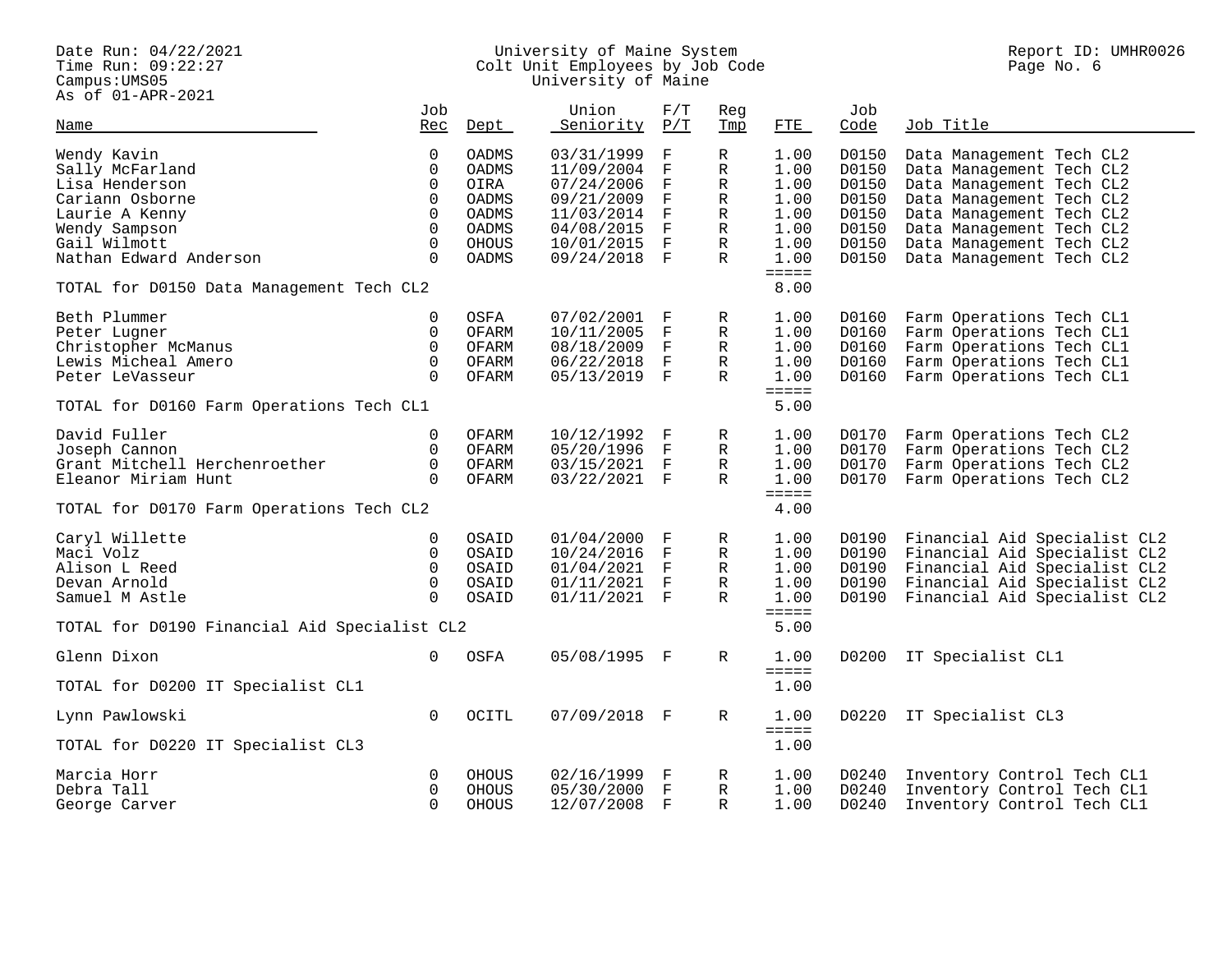Pace Run: 04/22/2021<br>Time Run: 09:22:27<br>Campus:UMS05<br>As of 01-APR-2021

#### Date Run: 04/22/2021 University of Maine System Report ID: UMHR0026 Time Run: 09:22:27 Colt Unit Employees by Job Code Page No. 7 Campus:UMS05 University of Maine

|                                            | Job                     |            | Union        | F/T          | Reg          |                             | Job            |                                       |
|--------------------------------------------|-------------------------|------------|--------------|--------------|--------------|-----------------------------|----------------|---------------------------------------|
| Name                                       | Rec                     | Dept       | Seniority    | P/T          | Tmp          | FTE                         | Code           | Job Title                             |
| Sheri Page                                 | $\Omega$                | OHOUS      | 10/25/2010   | $\mathbf F$  | R            | 1.00                        | D0240          | Inventory Control Tech CL1            |
| TOTAL for D0240 Inventory Control Tech CL1 |                         |            |              |              |              | $=$<br>4.00                 |                |                                       |
| Brian O'Clair                              | 0                       | OFM        | 12/29/1997   | F            | R            | 1.00                        | D0250          | Inventory Control Tech CL2            |
| Loren Braley                               | 0                       | OFM        | 01/05/2009   | F            | R            | 1.00                        | D0250          | Inventory Control Tech CL2            |
| Daniel Bragg                               | 0                       | OFM        | 05/15/2017   | F            | R            | 1.00                        | D0250          | Inventory Control Tech CL2            |
| Paul DiPhilippo                            | $\Omega$                | OUNST      | 08/02/2017 F |              | R            | 1.00                        | D0250          | Inventory Control Tech CL2            |
| TOTAL for D0250 Inventory Control Tech CL2 |                         |            |              |              |              | $=$ $=$ $=$ $=$ $=$<br>4.00 |                |                                       |
| Elaine Smith                               | $\mathbf 0$             | OLY        | 10/15/2001 F |              | R            | 1.00                        | D0260          | Library Specialist<br>CL1             |
| Jonathan David Harris                      | $\Omega$                | <b>OLY</b> | 10/01/2013 F |              | $\mathbb{R}$ | 1.00                        | D0260          | Library Specialist CL1                |
| TOTAL for D0260 Library Specialist         | CL1                     |            |              |              |              | $=$ $=$ $=$ $=$<br>2.00     |                |                                       |
| Nancy Michaud                              | 0                       | OLY        | 02/22/1999   | F            | R            | 1.00                        | D0270          | Library Specialist<br>CL <sub>2</sub> |
| Barbara Allen                              | 0                       | OLY        | 09/12/2004   | F            | R            | 1.00                        | D0270          | Library Specialist<br>CL2             |
| Peter Lawrence                             | 0                       | <b>OLY</b> | 07/27/2005   | F            | R            | 1.00                        | D0270          | Library Specialist<br>CL2             |
| Randy Lackovic                             | $\mathbf 0$             | OLY        | 01/16/2007   | P            | R            | 0.15                        | D0270          | Library Specialist<br>CL <sub>2</sub> |
| Michael George Dunn                        | $\Omega$                | OLY        | 07/03/2012   | F            | R            | 1.00                        | D0270          | Library Specialist<br>CL2             |
| Katherine Crosby                           | $\Omega$                | OLY        | 07/30/2012   | F            | R            | 1.00                        | D0270          | Library Specialist<br>CL2             |
| Jonathan David Smith                       | $\mathbf 0$             | OLY        | 09/20/2017   | F            | R            | 1.00                        | D0270          | Library Specialist<br>CL2             |
| Amanda Black                               | 0                       | <b>OLY</b> | 08/13/2018   | F            | R            | 1.00                        | D0270          | Library Specialist<br>CL2             |
| Kathryn Annette Gottlieb                   | $\mathbf 0$             | <b>OLY</b> | 07/08/2019   | $\mathbf{F}$ | R            | 1.00                        | D0270          | Library Specialist<br>CL2             |
| Troy Turner                                | 0                       | OLY        | 09/03/2019   | $\mathbf{F}$ | $\mathbb{R}$ | 1.00                        | D0270          | Library Specialist<br>CL2             |
| Harley Rogers                              | $\Omega$                | OLY        | 03/30/2020   | $_{\rm F}$   | R            | 1.00                        | D0270          | CL2<br>Library Specialist             |
| TOTAL for D0270 Library Specialist         | CL2                     |            |              |              |              | $=$ $=$ $=$ $=$<br>10.15    |                |                                       |
| Margaret Guly                              | 0                       | <b>OLY</b> | 03/01/1999   | F            | R            | 1.00                        | D0280          | Library Specialist<br>CL3             |
| Dianne Paradis                             | 0                       | <b>OLY</b> | 10/22/2001   | F            | R            | 1.00                        | D0280          | Library Specialist<br>CL <sub>3</sub> |
| Bradly Finch                               | 0                       | <b>OLY</b> | 08/26/2002   | F            | R            | 1.00                        | D0280          | Library Specialist<br>CL3             |
| Peter Altmann                              | $\mathbf 0$             | <b>OLY</b> | 11/17/2003   | F            | R            | 1.00                        | D0280          | Library Specialist<br>CL3             |
| Jeffrey Roggenbuck                         | $\mathbf 0$             | OLY        | 08/24/2004   | $\mathbf{F}$ | R            | 1.00                        | D0280          | Library Specialist<br>CL3             |
| Kimberly Sawtelle                          | $\Omega$                | <b>OLY</b> | 07/23/2007   | F            | R            | 1.00                        | D0280          | CL3<br>Library Specialist             |
| Susan Hannan                               | $\mathbf 0$             | OLY        | 08/26/2009   | F            | R            | 1.00                        | D0280          | Library Specialist<br>CL3             |
| Christopher Beckett                        | $\Omega$                | OLY        | 02/08/2011   | F            | R            | 1.00                        | D0280          | Library Specialist<br>CL3             |
| Terrence White                             | $\mathbf 0$             | OLY        | 10/15/2013   | F            | R            | 1.00                        | D0280          | Library Specialist<br>CL3             |
| Paul Smitherman                            | $\Omega$                | OLY        | 06/01/2014   | F            | R            | 1.00                        | D0280          | Library Specialist<br>CL <sub>3</sub> |
| Casey Twist                                | $\mathbf 0$<br>$\Omega$ | <b>OLY</b> | 09/02/2014   | F            | R            | 1.00<br>1.00                | D0280<br>D0280 | Library Specialist<br>CL3             |
| Kendra Bird                                |                         | OLY        | 02/06/2018 F |              | R            | $=$ $=$ $=$ $=$             |                | Library Specialist<br>CL3             |
| TOTAL for D0280 Library Specialist         | CL3                     |            |              |              |              | 12.00                       |                |                                       |
| Joseph Leveille                            | $\Omega$                | OPRSS      | 10/24/1983 F |              | R            | 1.00                        | D0300          | Mail Services Assistant<br>CL2        |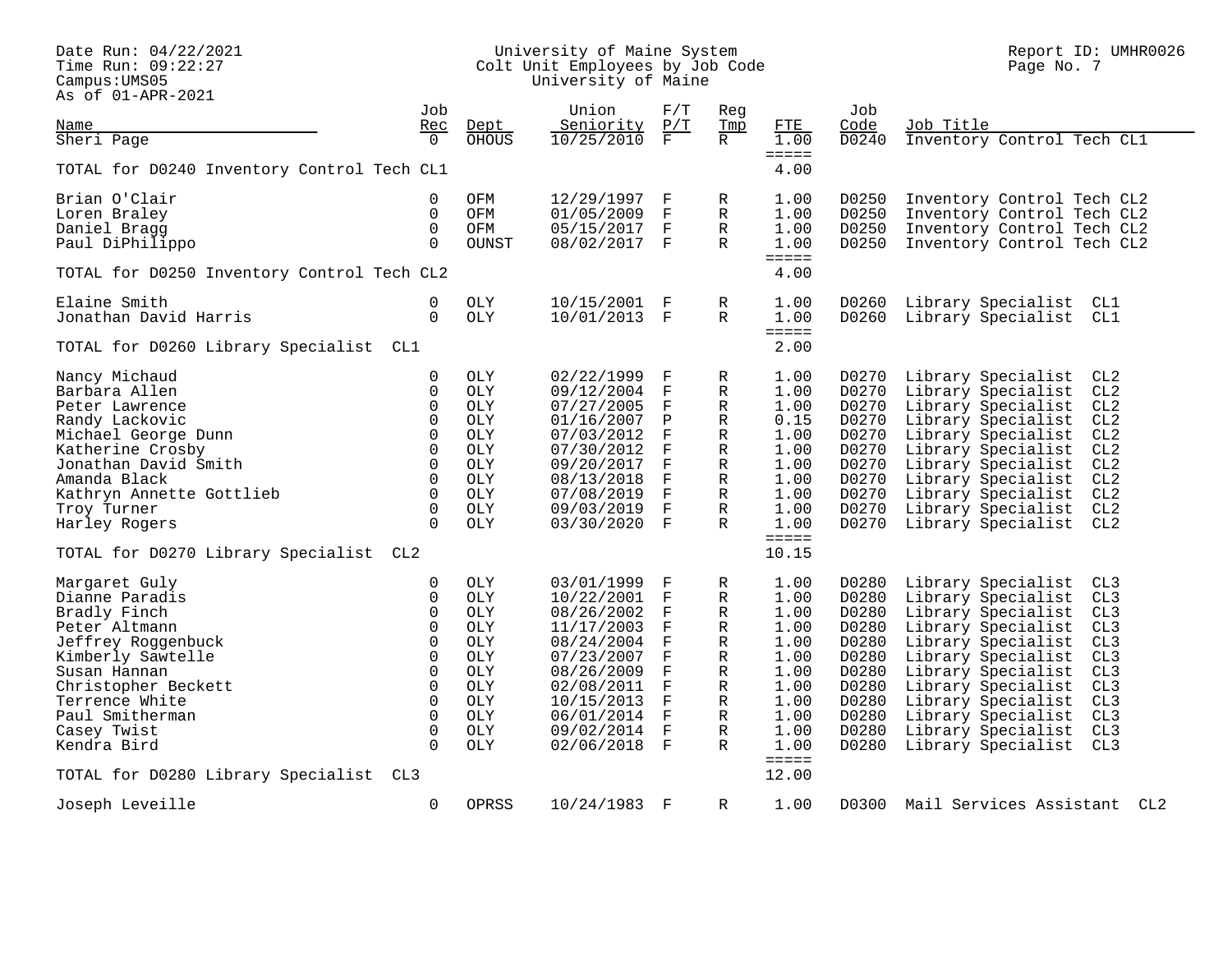Pace Run: 04/22/2021<br>Time Run: 09:22:27<br>Campus:UMS05<br>As of 01-APR-2021

#### Date Run: 04/22/2021 University of Maine System Report ID: UMHR0026 Time Run: 09:22:27 Colt Unit Employees by Job Code Page No. 8 Campus:UMS05 University of Maine

|                                                | Job             |              | Union        | F/T          | Reg          |                         | Job   |                                  |
|------------------------------------------------|-----------------|--------------|--------------|--------------|--------------|-------------------------|-------|----------------------------------|
| Name                                           | Rec             | Dept         | Seniority    | P/T          | Tmp          | FTE                     | Code  | Job Title                        |
| John Pavliska                                  | $\Omega$        | OPRSS        | 12/07/1998   | F            | R.           | 1.00                    | D0300 | Mail Services Assistant<br>CL2   |
| Julie Tozier                                   | $\Omega$        | OPRSS        | 03/24/2011   | F            | R            | 1.00<br>$=$ $=$ $=$ $=$ | D0300 | Mail Services Assistant<br>CL2   |
| TOTAL for D0300 Mail Services Assistant CL2    |                 |              |              |              |              | 3.00                    |       |                                  |
| Dianne Holmes                                  | $\Omega$        | OUNST        | 10/15/1990 F |              | R            | 1.00                    | D0340 | Purchasing Technician<br>CL2     |
| Karel Depaola                                  | $\Omega$        | OUNST        | 12/07/2015   | ाम           | R            | 1.00                    | D0340 | Purchasing Technician<br>CL2     |
| Megan Simpson                                  | $\Omega$        | <b>OUNST</b> | 10/10/2017 F |              | $\mathbb{R}$ | 1.00                    | D0340 | Purchasing Technician CL2        |
| TOTAL for D0340 Purchasing Technician          | CL <sub>2</sub> |              |              |              |              | $=$ $=$ $=$ $=$<br>3.00 |       |                                  |
| Shirley McClure-Harris                         | $\Omega$        | <b>OHOUS</b> | 11/19/2001 F |              | R            | 1.00                    | D0350 | Retail Services Assistant<br>CL1 |
| Diane Ehman                                    | $\Omega$        | <b>OHOUS</b> | 12/28/2015   | F            | $\mathbb R$  | 1.00                    | D0350 | Retail Services Assistant<br>CL1 |
| Dulce Barrera                                  | $\Omega$        | <b>OHOUS</b> | 08/21/2017 F |              | $\mathbb{R}$ | 1.00                    | D0350 | Retail Services Assistant<br>CL1 |
|                                                |                 |              |              |              |              | $=$ $=$ $=$ $=$         |       |                                  |
| TOTAL for D0350 Retail Services Assistant      |                 | CL1          |              |              |              | 3.00                    |       |                                  |
| Jane Elmer                                     | 0               | OSFA         | 11/02/1994 F |              | R            | 1.00                    | D0380 | Scientific Research Assistant    |
| Karen Senter                                   | $\Omega$        | OSFA         | 08/05/1998   | F            | R            | 1.00                    | D0380 | Scientific Research Assistant    |
| Marc Dwyer                                     | $\Omega$        | OCES         | 05/11/2017   | $\mathbf{F}$ | $\mathbb R$  | 1.00                    | D0380 | Scientific Research Assistant    |
| Andrew Chase                                   | $\Omega$        | OSFA         | 04/01/2019   | $\mathbf{F}$ | $\mathbb{R}$ | 0.75                    | D0380 | Scientific Research Assistant    |
| TOTAL for D0380 Scientific Research Assistant  |                 |              |              |              |              | $=$ $=$ $=$ $=$<br>3.75 |       |                                  |
| Krzysztof Lesniewicz                           | $\Omega$        | OSFA         | 10/20/1986   | F            | R            | 1.00                    | D0390 | Scientific Research Spclst CL1   |
| Bruce MacFarline                               | $\mathbf 0$     | OSFA         | 12/14/1987   | $\mathbf F$  | R            | 1.00                    | D0390 | Scientific Research Spclst CL1   |
| Leslie Astbury                                 | $\mathbf 0$     | OSMS         | 05/20/2013   | $\mathbf P$  | $\mathbb R$  | 0.50                    | D0390 | Scientific Research Spclst CL1   |
| Lihua Yang                                     | $\mathbf{1}$    | OSFA         | 06/07/2018 F |              | $\mathbb{R}$ | 1.00                    | D0390 | Scientific Research Spclst CL1   |
|                                                |                 |              |              |              |              | $=$ $=$ $=$ $=$         |       |                                  |
| TOTAL for D0390 Scientific Research Spclst CL1 |                 |              |              |              |              | 3.50                    |       |                                  |
| Cheryl Spencer                                 | $\Omega$        | OFORM        | 08/05/1985   | $\mathbf{F}$ | R            | 1.00                    | D0400 | Scientific Research Spclst CL2   |
| Brenda Kennedy-Wade                            | $\Omega$        | OCES         | 11/18/1996   | $\mathbf F$  | $\mathbb R$  | 1.00                    | D0400 | Scientific Research Spclst CL2   |
| Sean McAuley                                   | $\Omega$        | OCES         | 09/19/2005   | $\mathbf F$  | R            | 1.00                    | D0400 | Scientific Research Spclst CL2   |
| Ann Bryant                                     | $\Omega$        | <b>OCES</b>  | 05/28/2013   | F            | R            | 1.00                    | D0400 | Scientific Research Spclst CL2   |
| Charles Richard Koch                           | $\Omega$        | OFORM        | 02/23/2015   | $\mathbb{F}$ | $\mathbb R$  | 1.00                    | D0400 | Scientific Research Spclst CL2   |
| Christopher Ian London                         | $\Omega$        | OFORM        | 11/09/2015   | $\mathbf{F}$ | $\mathbb{R}$ | 1.00                    | D0400 | Scientific Research Spclst CL2   |
| TOTAL for D0400 Scientific Research Spclst CL2 |                 |              |              |              |              | $=$ $=$ $=$ $=$<br>6.00 |       |                                  |